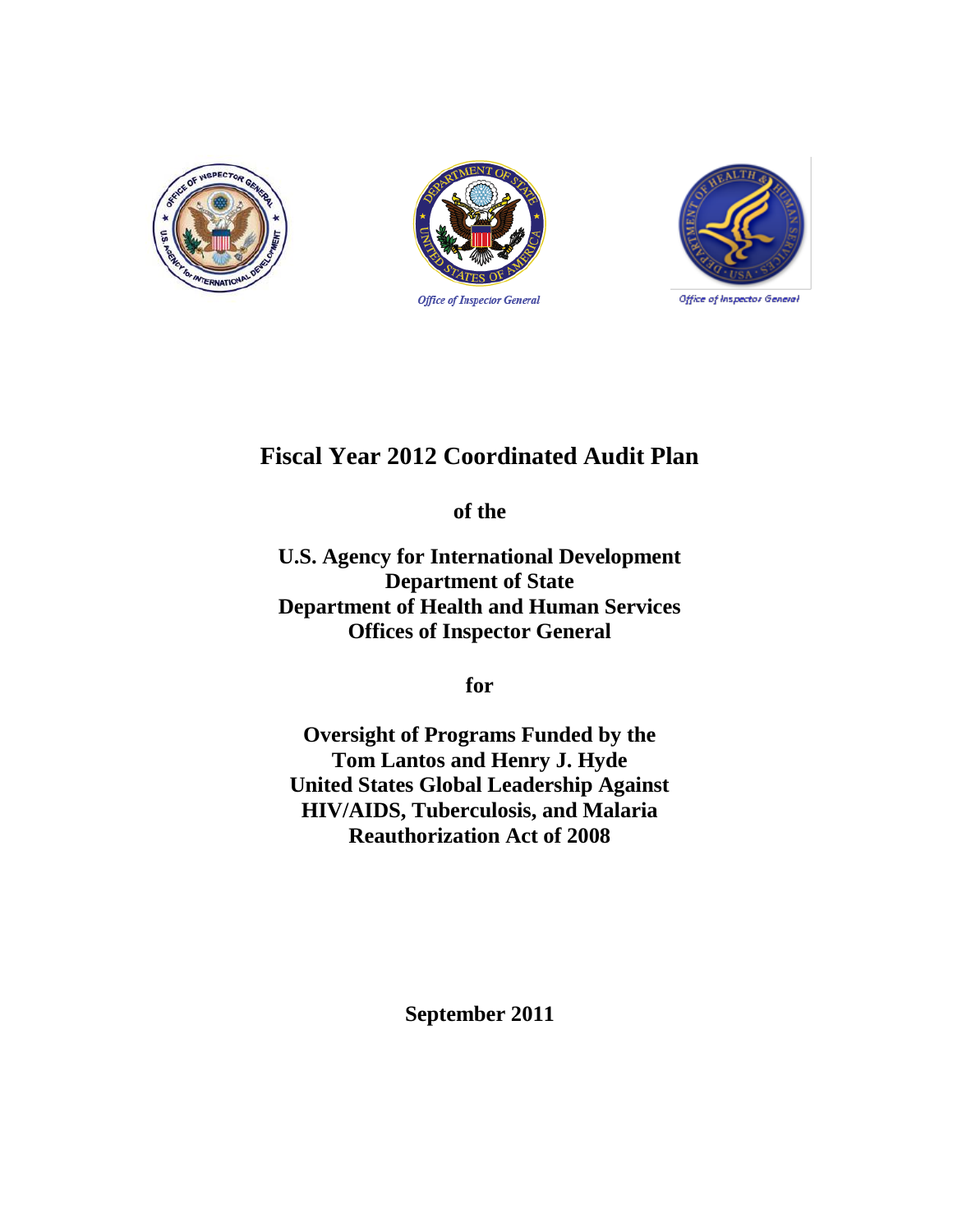# **TABLE OF CONTENTS**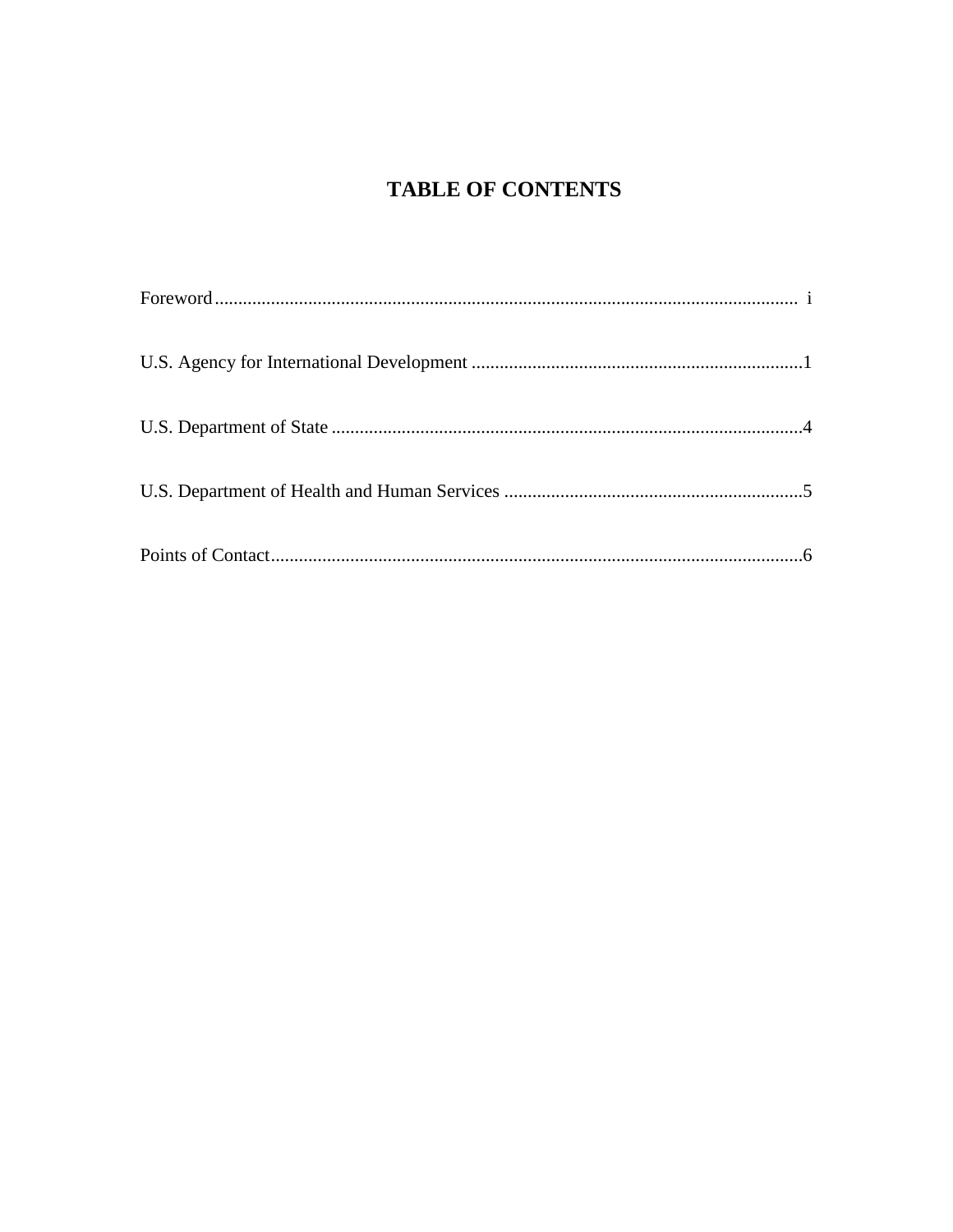#### **FOREWORD**

The Tom Lantos and Henry J. Hyde United States Global Leadership Against HIV/AIDS, Tuberculosis, and Malaria Reauthorization Act of 2008 provides \$48 billion to assist foreign countries in combating HIV/AIDS, tuberculosis, and malaria. The act requires the Offices of Inspector General of the U.S. Department of State, the U.S. Department of Health and Human Services, and the U.S. Agency for International Development to provide oversight of the programs implemented under the act and to develop coordinated annual plans for providing such oversight in each of the fiscal years from 2009 through 2013.

We are pleased to present this audit plan for fiscal year 2012—our fourth jointly produced and coordinated audit plan for providing oversight of the programs funded by this significant legislation.

The act requires the Offices of Inspector General to coordinate their activities, as appropriate, with the Government Accountability Office, as well as with the Offices of Inspector General of the Departments of Commerce, Defense, and Labor and of the Peace Corps. We have also shared this plan with the Office of the Global AIDS Coordinator and the U.S. Global Malaria Coordinator.

 $/s/$ 

Donald A. Gambatesa Inspector General U.S. Agency for International Development

\_\_\_\_\_\_\_\_\_\_/s/\_\_\_\_\_\_\_\_\_\_\_\_\_\_\_\_\_

Harold W. Geisel Deputy Inspector General Department of State

\_\_\_\_\_\_\_\_\_\_/s/\_\_\_\_\_\_\_\_\_\_\_\_\_\_\_\_\_

Daniel R. Levinson Inspector General Department of Health and Human Services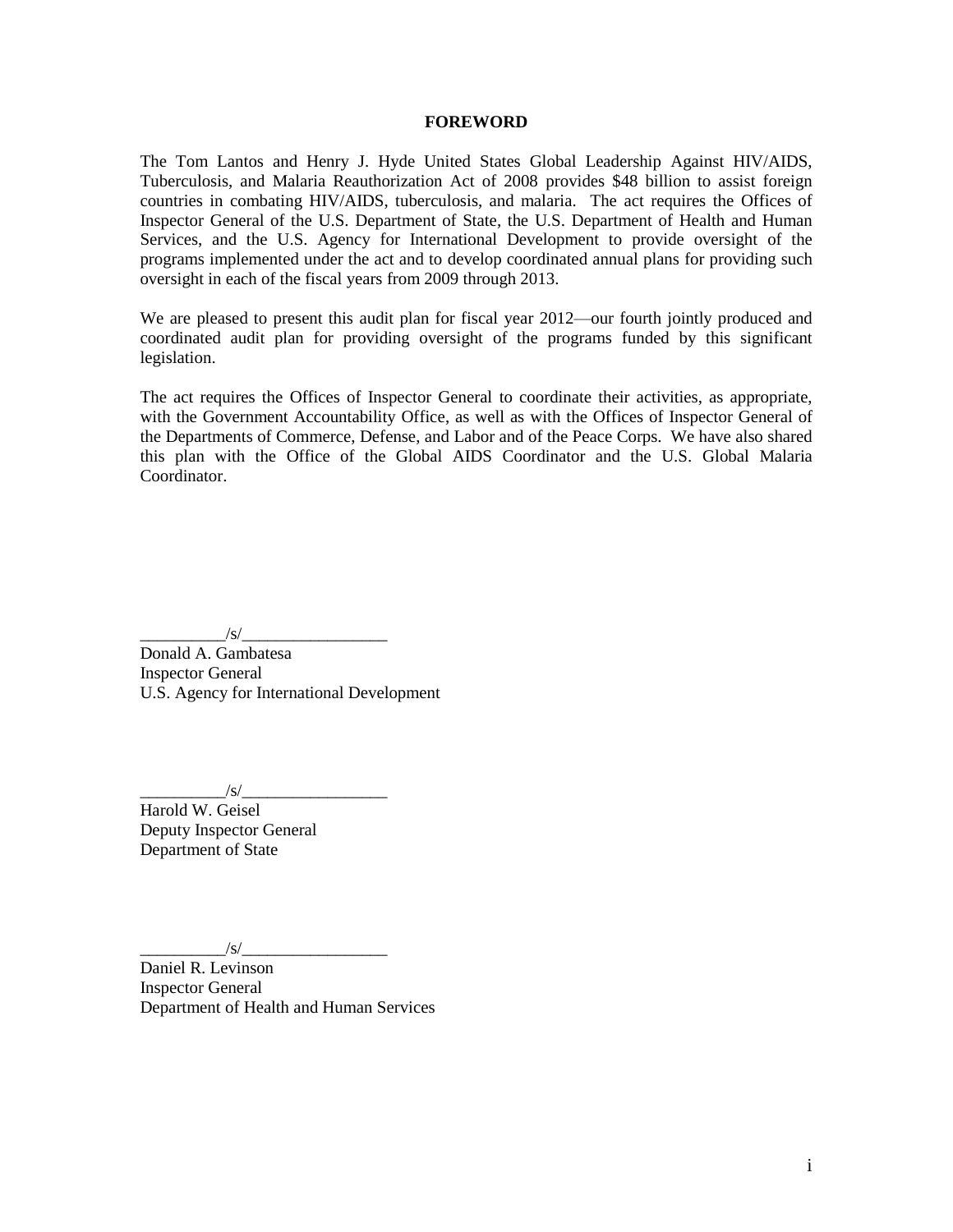# **U.S. Agency for International Development Office of Inspector General**

The U.S. Agency for International Development (USAID) Office of Inspector General (OIG) plans to conduct 16 audits in FY 2012, one of which is ongoing from the prior year. The cost of conducting and completing these oversight activities in FY 2012 is estimated at approximately \$2.1 million.

#### **Audit of Selected USAID Missions' Plans to Transfer Health-Care Workers Funded by the President's Emergency Plan for AIDS Relief (PEPFAR) to the Host Country and Civil Society**

*Objective*: Determine whether selected USAID missions are achieving their goal of developing plans to shift the cost of health-care workers funded by PEPFAR to the host country and civil society. The audit will also determine the extent to which selected missions' efforts have improved the capacity of the selected countries' health systems workforce to address the HIV/AIDS epidemic.

#### **Two Audits of USAID Tuberculosis Activities and Programs (Russia and**   $\bullet$ **Nigeria)** (The Nigeria audit is ongoing from FY 2011.)

*Objective*: Determine whether USAID tuberculosis activities and programs have reduced TB prevalence by strengthening systems and capacity critical to a fully functioning tuberculosis control program in Russia and Nigeria.

### **Audit of USAID/Ethiopia's PEPFAR-Funded Activities for the Prevention of Transmission of HIV**

*Objective*: Determine whether USAID/Ethiopia's HIV/AIDS transmission-prevention activities have achieved their main goal of reducing the sexual transmission of HIV and whether the mission effectively implemented recommendations from a previous audit of these activities.

#### **Audit of USAID/Angola's HIV/AIDS Activities**

*Objective*: Determine whether USAID/Angola's HIV/AIDS prevention activities are achieving their main goals: strengthening health systems, changing behavior, and collecting strategic information.

#### **Two Audits of Commodities Funded Under the President's Malaria Initiative (PMI) (Ethiopia and Kenya)**

*Objective*: Determine whether USAID/Ethiopia and USAID/Kenya's PMI-funded commodities are reaching their intended beneficiaries.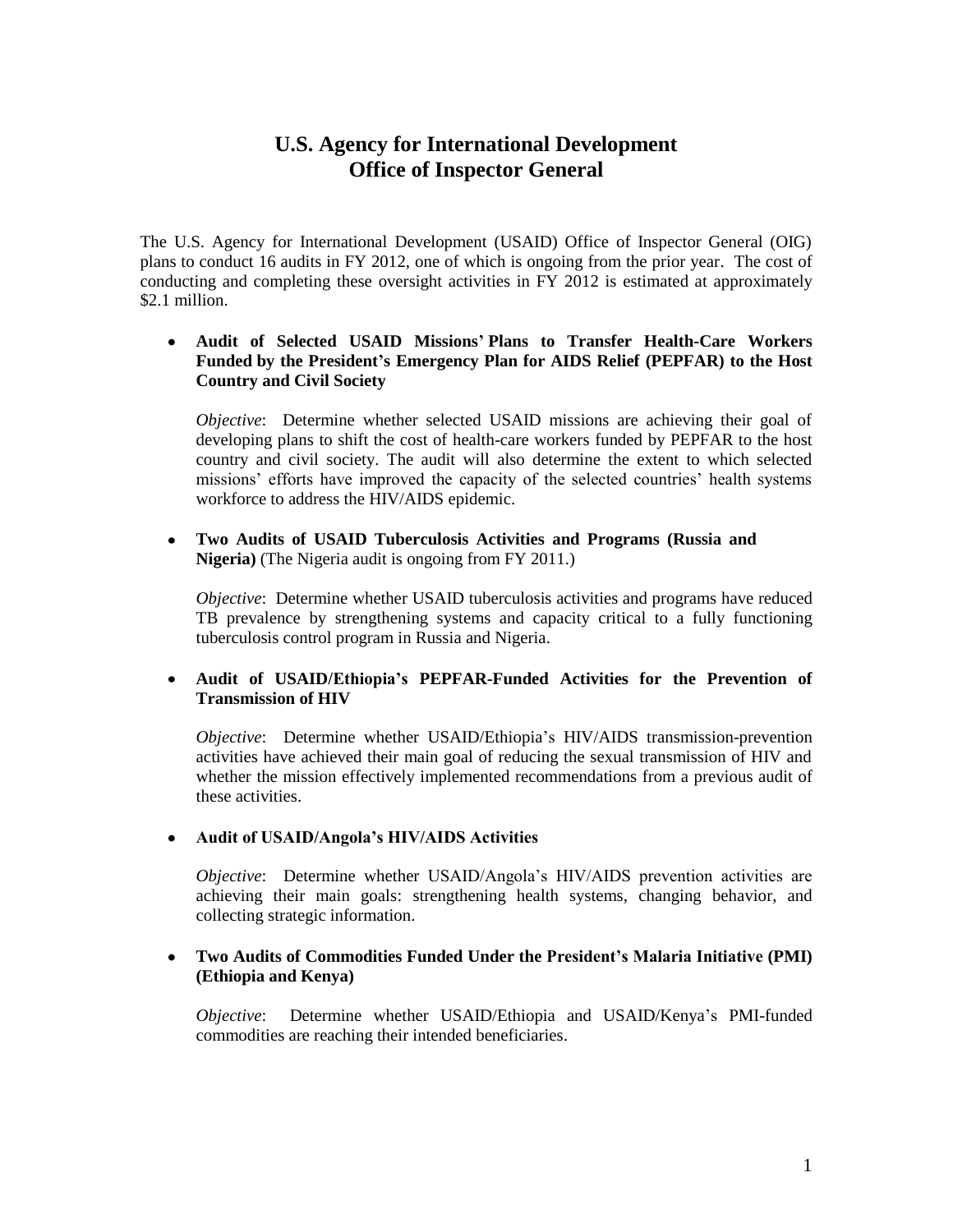### **Audit of USAID/Haiti's Prevention of Sexual Transmission of HIV/AIDS in Haiti (PrevSIDA) Project**

*Objective*: Determine whether the project is achieving its main goals of reducing the number of new HIV infections in Haiti through the increased adoption of safer sexual behaviors.

#### $\bullet$ **Audit of USAID/Senegal's Implementation of the President's Malaria Initiative**

*Objective*: Determine whether USAID/Senegal achieved its goal of increasing use of insecticide-treated bed nets, indoor residual spraying, treatment of malaria cases, and coverage of pregnant women with intermittent preventive treatment.

#### **Audit of USAID/Liberia's Malaria Interventions**  $\bullet$

*Objective*: Determine whether USAID/Liberia's malaria interventions are achieving their goal of reducing malaria mortality and reaching vulnerable groups with lifesaving services, supplies, and medicines.

#### **Audit of USAID/Benin's Integrated Family Health Project**

*Objective*: Determine whether USAID/Benin's Integrated Family Health Project achieved its goals of improving access to and delivery of family health products and services to prevent and treat malaria and HIV/AIDS.

#### **Audit of USAID/Nigeria's Design for Sustainability in Its HIV/AIDS Program**

*Objective*: Determine whether USAID/Nigeria built sustainability into its HIV/AIDS program.

#### **Audit of USAID/Ghana's Efforts to Integrate Gender Into HIV/AIDS Activities**  $\bullet$

*Objective*: Determine whether USAID/Ghana achieved its goal of integrating gender into HIV/AIDS activities supported by the President's Emergency Plan for AIDS Relief.

#### **Audit of USAID's Controls to Protect the Environment Under the Malaria Prevention and Treatment Programs**

*Objective*: Determine whether the controls applied under USAID's malaria prevention and treatment programs are protecting the environment and surrounding communities.

### **Audit of USAID/Southern Africa's Acquisition and Assistance Process for HIV/AIDS Programs**

*Objective*: Determine whether USAID/Southern Africa is appropriately using waivers from full and open competition in its acquisition and assistance process for HIV/AIDS programs and whether USAID procurement reform initiatives are improving USAID/Southern Africa's acquisition and assistance process for HIV/AIDS.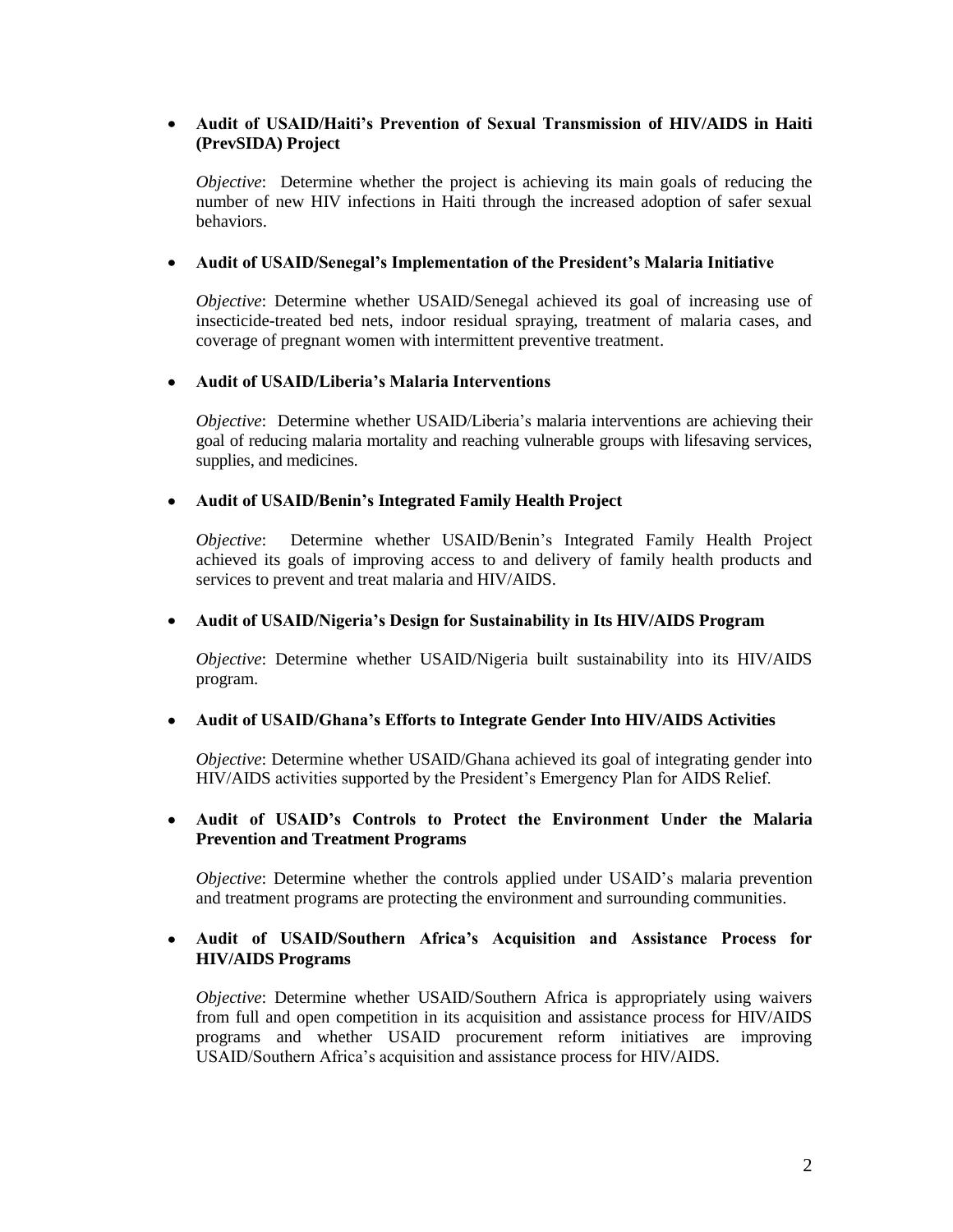### **Audit of USAID's Eastern Caribbean Regional HIV/AIDS Program**

*Objective*: Determine whether this regional program's HIV/AIDS activities are achieving their main goals of improving the quality of prevention, care, and treatment services; improving data collection; and reducing risky sexual behaviors to control the spread of HIV/AIDS.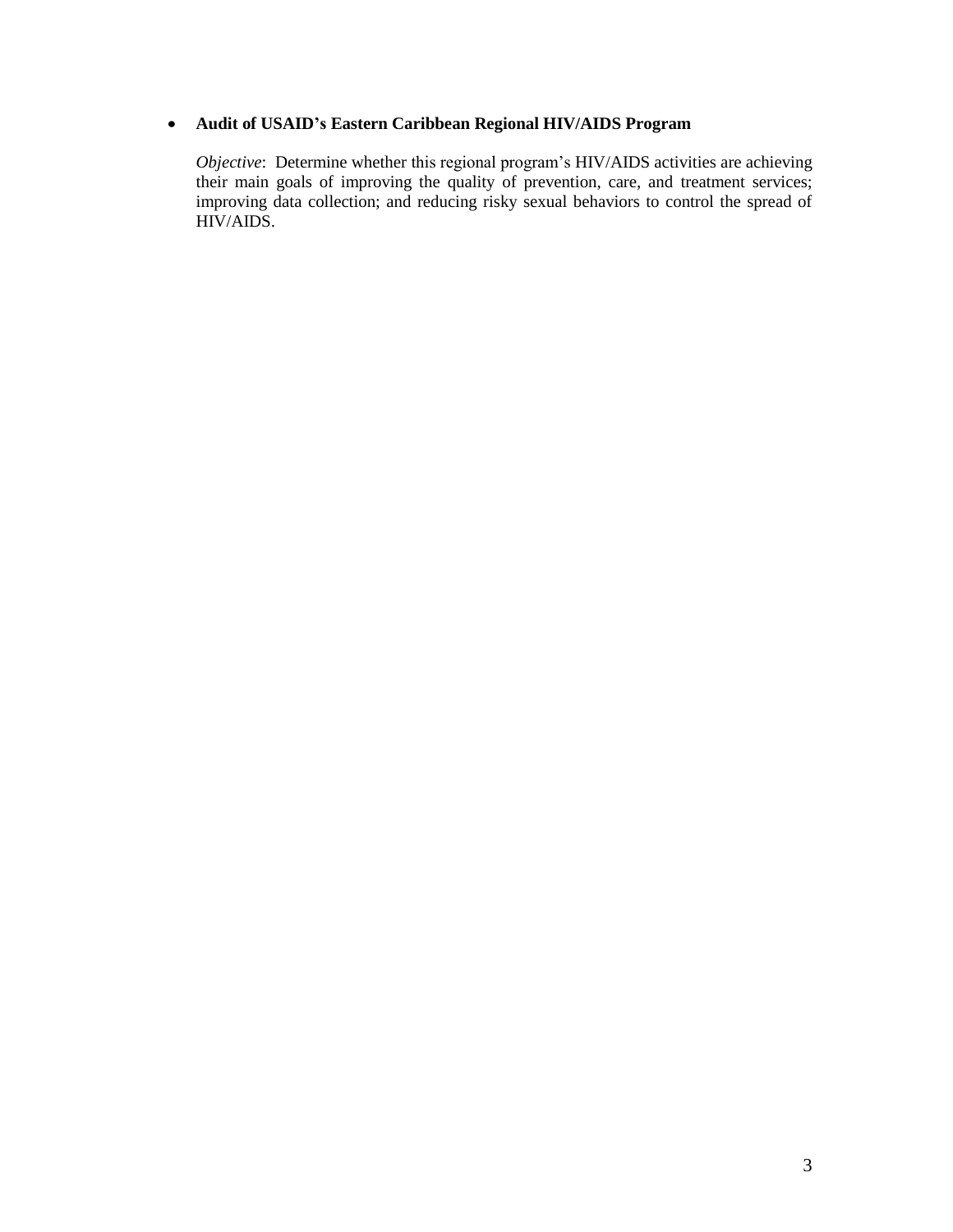# **U.S. Department of State Office of Inspector General**

The U.S. Department of State Office of Inspector General plans to conduct one audit and one review in FY 2012. The estimated cost of these oversight activities is \$650,000.

#### **Audit of Department of State Oversight and Reporting of Donor Contributions to the Global Fund to Fight AIDS, Tuberculosis and Malaria**

*Objective*: Determine to what extent the Department is fulfilling its obligations to oversee, track, and report on approximately \$1 billion provided to the Global Fund in accordance with requirements set forth in the Tom Lantos and Henry J. Hyde United States Global Leadership Against HIV/AIDS, Tuberculosis, and Malaria Reauthorization Act of 2008.

### **Review of PEPFAR Coordinator Hiring and Training**

*Objective*: Assess the adequacy of recruitment, selection, and hiring mechanisms and training programs for PEPFAR coordinators.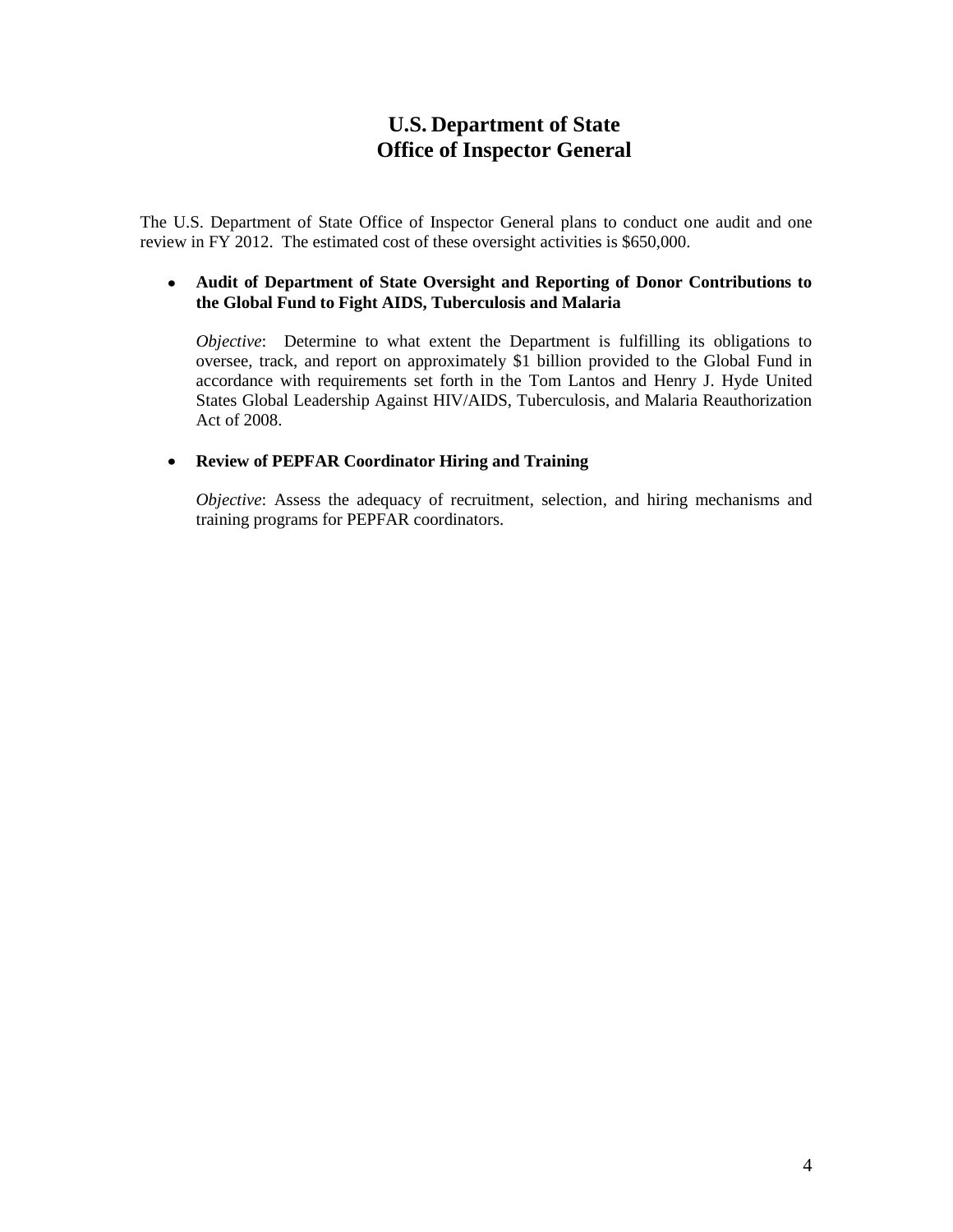## **U.S. Department of Health and Human Services Office of Inspector General**

The U.S. Department of Health and Human Services (HHS) OIG plans to conduct 11 reviews in FY 2012, one of which is ongoing from FY 2011. The cost of conducting and completing these oversight activities in FY 2012 is estimated at \$2.2 million.

#### **10 Reviews of In-Country Monitoring of PEPFAR Funds by the Centers for Disease Control and Prevention (CDC)** (ongoing from FY 2011)

*Objective*: Determine whether CDC's in-country offices have adequate controls for monitoring recipient use of the PEPFAR funds and for meeting program goals. HHS/OIG will also determine whether recipients managed federal funds and met program goals in accordance with the award requirements. HHS/OIG will perform reviews of certain CDC in-country offices, Ministries of Health, and FY 2009 PEPFAR fund recipients. This work will be conducted in countries selected based on an assessment of risk. For each selected country, HHS/OIG will conduct separate reviews at the CDC in-country office and Ministry of Health. Additionally, HHS/OIG will conduct reviews of four recipients. PEPFAR funds support international programs of AIDS prevention, treatment, and care. CDC received PEPFAR funds from both the annual HHS/Labor appropriation and the Foreign Operations appropriation. These reviews will focus on Global Health and Child Survival (GHCS) funds that HHS received from the State Department under the Foreign Operations appropriation during FY 2009. The cost of conducting and completing these oversight activities in FY 2011 and FY 2012 is estimated at \$2 million.

#### $\bullet$ **Review of Oversight of PEPFAR Grants by the Health Resources and Services Administration (HRSA)**

*Objective*: Identify and test the controls that HRSA used to monitor recipient use of GHCS funds and evaluate recipient reporting and auditing of financial results. HHS/OIG will review HRSA's oversight of grants and cooperative agreements for funds it has awarded under the PEPFAR program. PEPFAR funds support international programs of AIDS prevention, treatment, and care. HRSA received PEPFAR funds from the annual Foreign Operations appropriation. This review will focus on the GHCS funds that HHS received from the State Department under the Foreign Operations appropriation. OMB Circulars A–102 and A–110 provide federal agencies with policies for the administration of grants and other agreements. From FY 2004 through FY 2008, HRSA received about \$678 million (16 percent) of the \$4.2 billion in GHCS funds received by HHS. The cost of conducting and completing this oversight activity in FY 2012 is estimated at \$200,000.